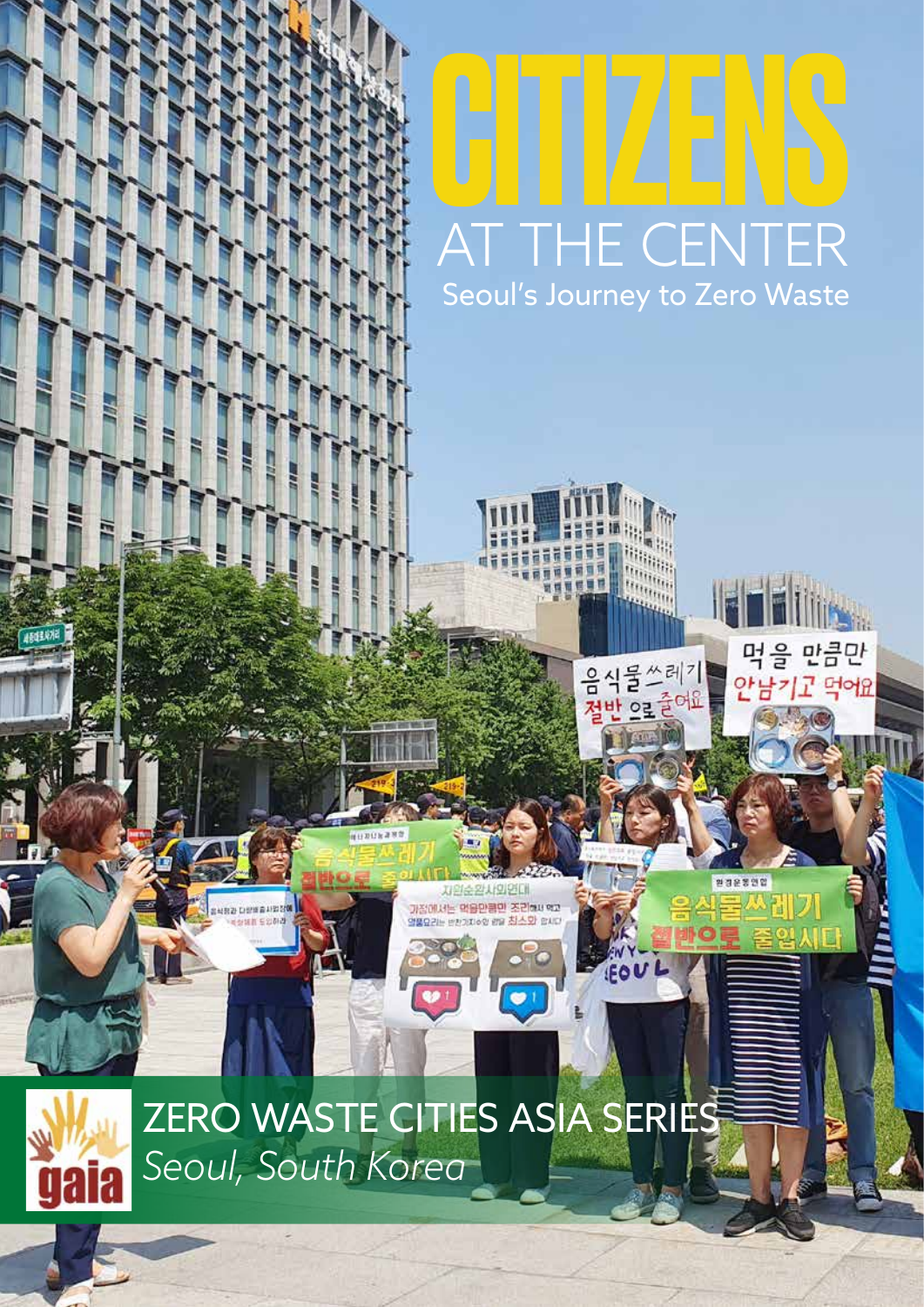

'Waste, Animals and Poetry Project' called for plastic-free summer in Sangam-Dong, Seoul © KOREAN CULTURE AND INFORMATION SERVICE

## CITIZENS AT THE CENTER Seoul's Journey to Zero Waste

**1999 Wo big challenges pushed Seoul, South Korea to take the issue of waste management seriously. It is pushed Seoul, South Korea to take the issue of waste**  densely populated, with over 10 million people generating 9,000 tons of municipal solid waste each day. As with any cities that experienced rapid urbanization, Seoul Metropolitan City has struggled with growing and almost uncontrollable waste problems. Limited land space also posed an additional challenge to the city, as landfill capacity is generally low, and siting of landfills often faces fierce objection from local residents. Therefore, waste reduction and waste diversion from landfills have been the key priorities for Seoul.

Thanks to progressive waste diversion policies, per capita municipal solid waste generation has been decreasing in Seoul for the last three decades. Korea's world-leading solid waste management legislation and initiatives include a volume-based waste disposal fees system, a deposit refund system, extended producer responsibility (EPR), and bans on problematic plastic items and packaging, which all significantly contributed to the waste reduction since the early 1990s.

#### **CITIZENS SHAPING WASTE MANAGEMENT POLICY TOGETHER**

Given the limited land space, the overall interest and citizen participation in waste issues is high in Korea. The country's environmental policies regarding waste have been improving with vigorous voices and actions of environmental groups from early 1990s, the period in

which the government began to develop an overall framework of waste management.

#### **Volume-rated Waste Disposal System**

In 1995, the Korean Government implemented a 'volume-based waste disposal system,' under which residents are charged based on the amount of discharged waste, in order to reduce waste and promote recycling based on three principles of 'polluter pays', 'precautionary measures first', and 'resources recycling.'<sup>1</sup>

Five kinds of waste bags are used in this system, which categorize waste into domestic waste, food waste, business waste, public purposes, and construction debris. Residents pay different fees for the bags depending on the size and the regions in which they reside, while enjoying a free service for collection of recyclables.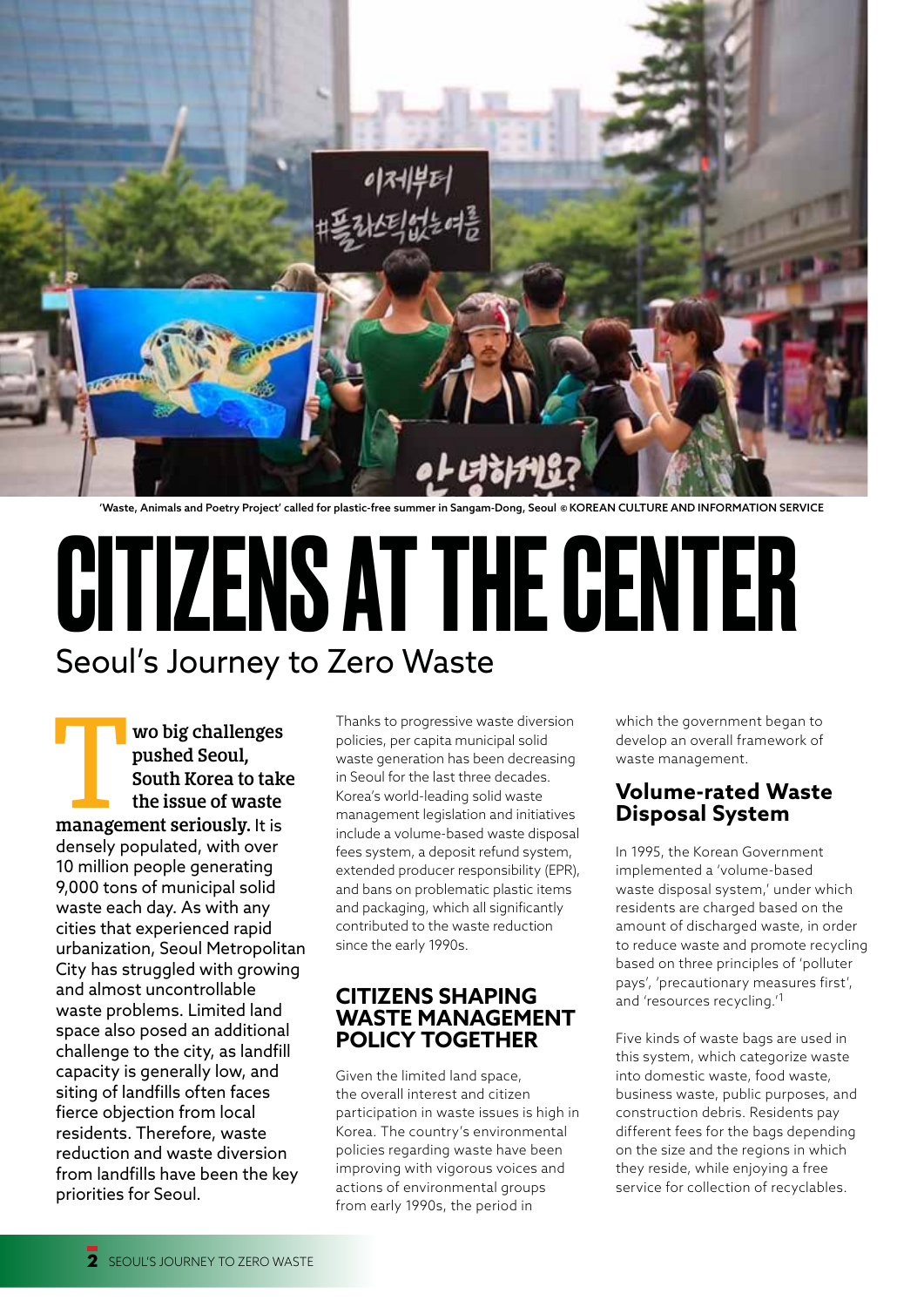

Population: 10,054,979 (Q1 2019) Land area: 605.21 km<sup>2</sup> Population Density: 16,095.86/km<sup>2</sup> Waste Generation: 0.88 kg/person Recycling rate: 60% (2016)

The law requires that residents properly sort out their waste and imposes fines of up to approximately \$1,000 for violations of the garbage disposal rules. Later in 2010, the government also allowed major grocery store chains to replace single-use grocery bags with multi-purpose plastic bags that can be used as litter bags in the area, in order to reduce the number of plastic bags discarded after grocery shopping.

A joint evaluation group of the government and environmental groups worked together to shape the world's very first nationwide volume-based waste fee system. Environmental groups intervened with the rule-making process through this channel, putting a strong emphasis on the importance of waste reduction at the source and sharing suggestions from the perspective of local waste management systems. Local governments, along with environmental groups, played an important role in successfully implementing the volume-based waste fee system across the nation, by conducting feasibility studies and coordinating public hearings.

The impact of the volume-based waste fee system was immediately visible. Compared to 1994, Seoul's recycling rate increased from 21% to 29% in 1995, resulting in less reliance on landfills or incinerators. The policy directly incentivized citizens to take better care

of household waste generation for source separation and affected the way products are designed and packaged as the public increasingly preferred less wasteful options. The implementation of the volume-rated disposal system also contributed to job creation and technological improvement in the recycling sector, which led to remarkable growth of the industry from 1995 through 2005.

Seoul also introduced a similar policy for food waste in 2013.<sup>2</sup> The regulation on food waste began to surface in 1998, when environmental groups and residents living near landfills urged for a ban on disposal of food waste in landfills, raising concerns on health impacts of emissions, odors, and heavy garbage truck traffic. This prompted the government to introduce a policy on food waste composting as well as a law prohibiting food waste from direct landfilling starting from 2005. Currently in Seoul, all food waste

disposal is charged based on the volume or weight, depending on the method each municipality chooses among 1) charging per standard food waste disposal bag, 2) selling stickers permitting food waste disposal, and 3) using radio-frequency identification (RFID) to track the weight of the food waste.

In other provinces, municipalities collect food waste either free of charge or using a quantity-based system in its discretion. After introducing this disposal rate system in 2013, which is also aligned with Seoul's highly digitalized waste information databases, the city achieved a 20 % reduction in food waste. From 2013 to 2017, local groups including Korea Zero Waste Movement Network, held expert forums on the volume-based food disposal system to check the progress and inform local governments of solutions for challenges in the implementation of the system.



RFID-based Pay-As-You-Throw Food Waste Collection system in Seodaemun-gu, Seoul © **THE FINANCIAL NEWS**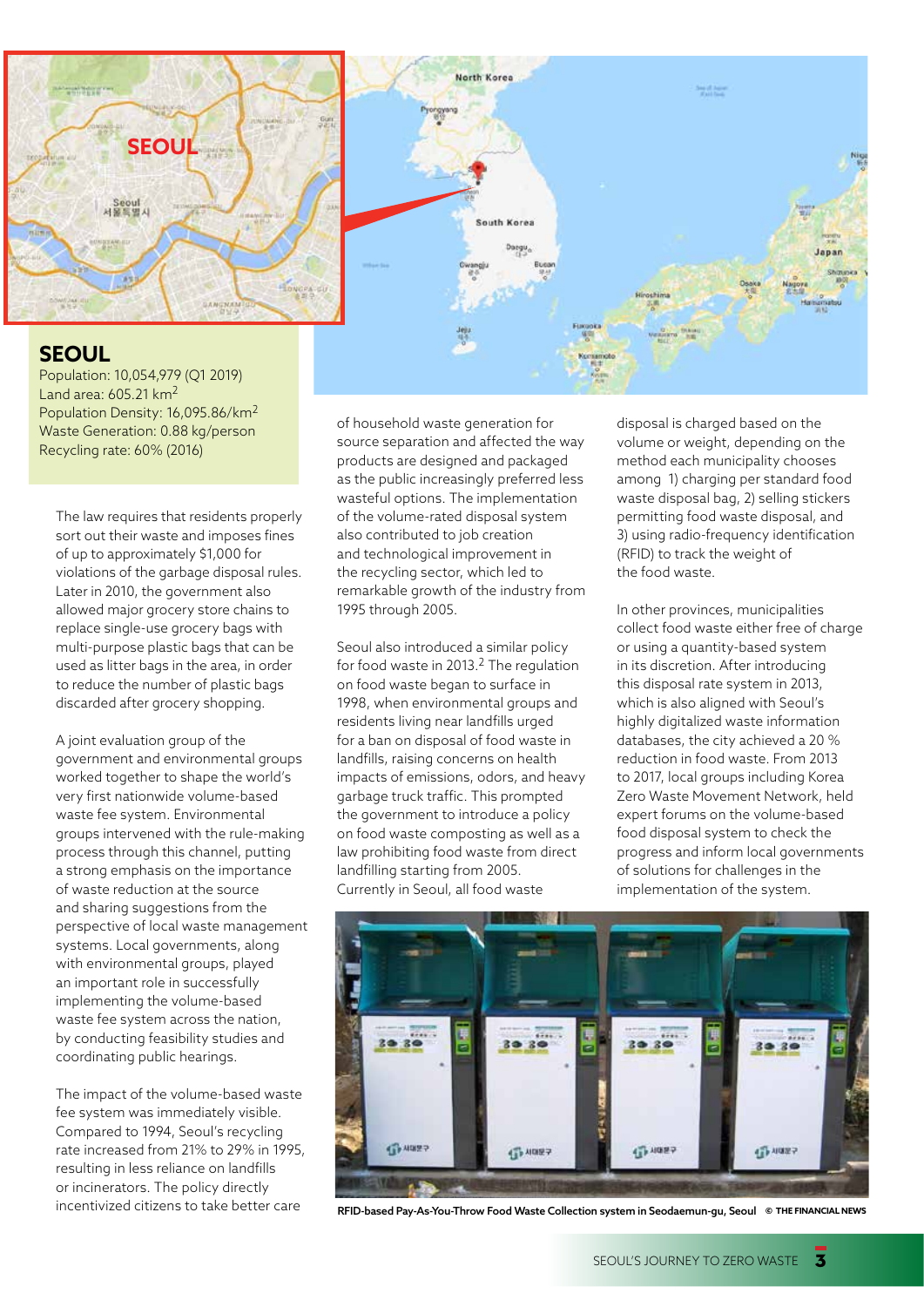#### **Making Seoul Plastic-Free**

As plastic pollution emerges as a global issue with such devastating environmental health impacts, Seoul has developed a comprehensive plan for plastic waste reduction in 2018, working closely with civil society groups. 'Citizen Committee for Green Seoul,' the city's ecogovernance platform for environmental policymaking, has been facilitating the coordination among multi-stake holders, engaging with more than 100 environmental groups.

Building on the central government's goal to halve plastic waste generation by 2030, which is supported by subgoals of reducing waste by 20% at the manufacturing phase, gradually banning single-use cups and straws, and achieving zero landfilling of domestic waste, Seoul announced its own set of goals for plastic reduction by 2022.

As part of Seoul's plastic-free policy initiatives, local environmental groups are leading several campaigns to phase out plastic products, including plastic cups and straws, plastic bags, food delivery containers, and plastic laundry covers. The groups organize online and offline campaigns, and encourage business participation through concluding a voluntary agreement, reaching out to various entities such as coffee shops, restaurants, wholesale businesses, traditional markets, hotels, and movie theaters.

Local campaigns for single-use plastic reduction have long been sprouting systemic and cultural shifts from the late 1990s. Environmental groups proposed banning single-use cups, plates, chopsticks, toothpicks, plastic table covers in restaurants, disposable amenities in hotels, disposable seats in sport venues, and free distribution of take-out cups in cafes and fast food chains. Instead of providing disposable items free of charge, a deposit scheme was applied, which requires a monetary deposit on beverage containers.

The nation's first disposable-cups-free fast food restaurant opened in Seoul in 2001, following a voluntary agreement between the franchise company ('Lotteria'), the Ministry of Environment



through KZWMN's coordination. By 2002, more than 400 major coffee shops and fast-food chains concluded a voluntary agreement with the Ministry of Environment to reduce disposable products. These efforts contributed to the amendment of the Act on the Promotion of Saving and Recycling of Resources in 2003 which prohibited free distribution of plastic and the use of disposable cups in stores larger than 150 sqm, and required mandatory collection and recycling.

Unfortunately, the bans on free distribution of disposable products faced a major setback in 2008, as the resistance of food distribution industry and the manufacturers of disposable cups grew. Abolition of the deposit system resulted in an increase in illegal dumping and overflowing of public garbage bins, which also caused financial loss to local governments. Despite severe opposition from the industry and challenging political environment, the groups continued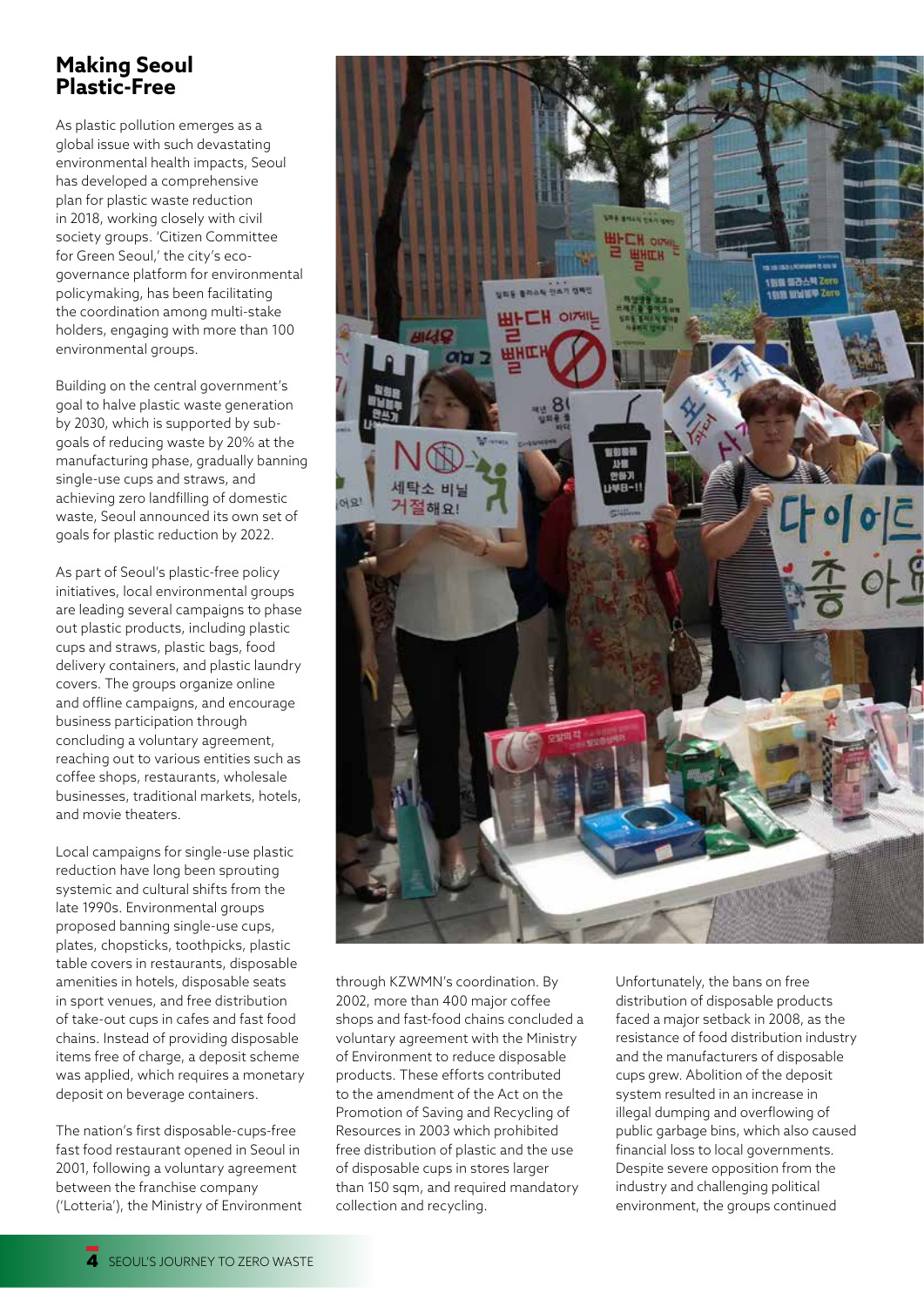

to raise awareness and monitor business practices.

In 2011, Starbucks Korea responded to such effort by committing to banning disposable cups in 50 stores and gradually expanded the policy to all stores. Other coffee shop chains joined the movement later that year, replacing single-use cups with reusable mugs. The campaigns often frizzled out, however, as all initiatives were relying on voluntary agreements in the

absence of a mandatory regulation. To one's surprise, China's ban on waste importation which came into effect in 2018 turned out to be a blessing in disguise. The government rushed to devise policy measures to calm the disruption caused by lack of markets for low-grade plastic scrap and announced the above-mentioned set of goals and action plans to tackle the plastic waste. Even though Korea witnessed ups and downs with its approach to plastic pollution, voices

of local campaigns have persistently guided and formed policy shifts and solutions that are centered around the urgency of reducing waste generation from the beginning.

#### **Fostering Zero Waste Communities in Seoul**

Not only raising voices to urge for policy improvement required for Zero Waste, civil society organizations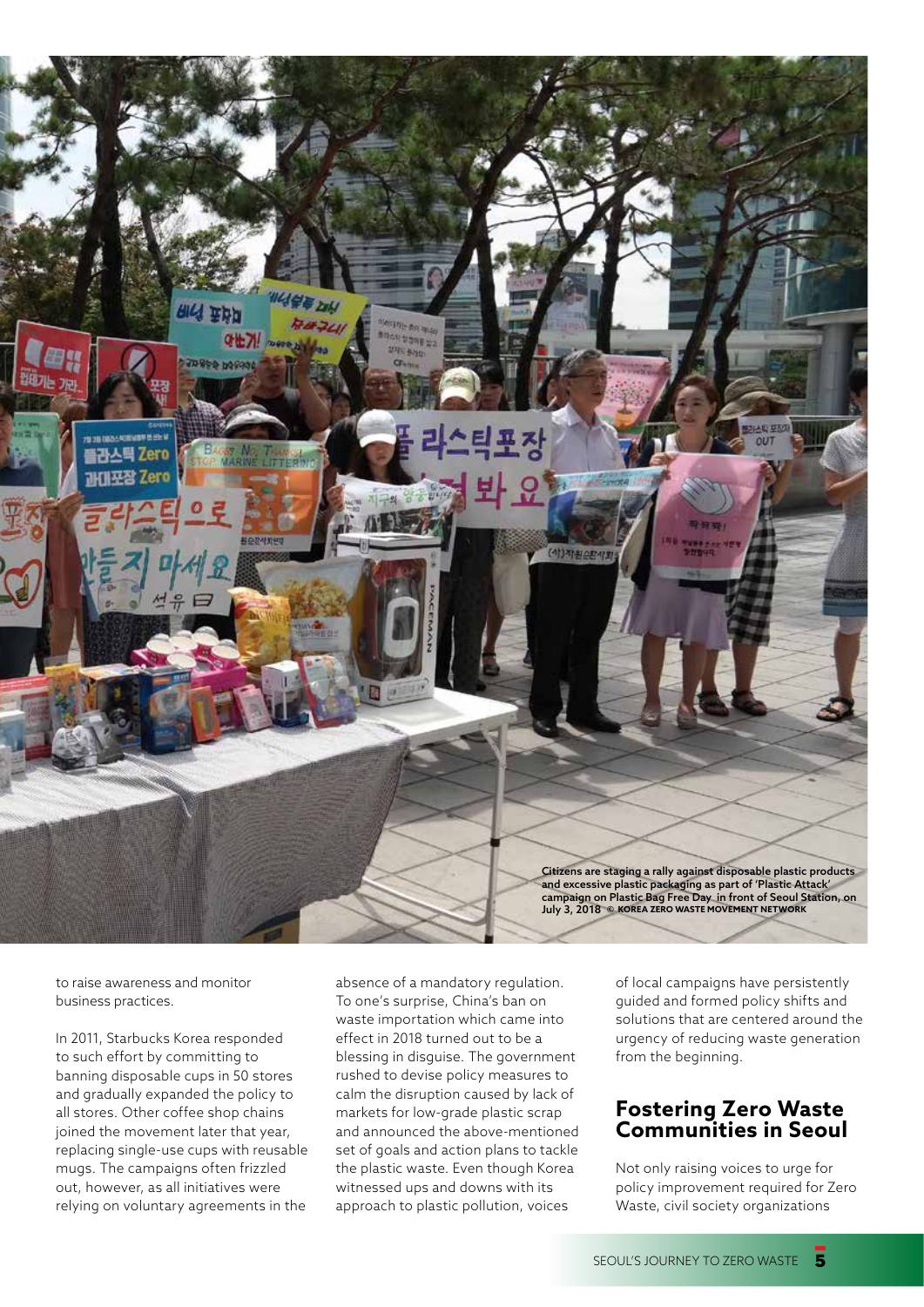$74444$ 

#### • Goal Reduce use of plastics by 50% and recycles by 70% until 2022



Goals and Strategies of 'Plastic Free Seoul' announced in November, 2018. © SEOUL METROPOLITAN CITY GOVERNMENT

have also been striving to build Zero Waste communities in Seoul, being an active change maker for better resource recovery practices. Groups have been closely monitoring local recycling systems, especially in public buildings, schools and residential recycling stations in Seoul, to survey the level of user satisfaction and identify remaining challenges. KZWMN concluded an MOU with several districts in Seoul to build a Zero Waste (single-use-free) community by evaluating the existing infrastructure and organizing multi-stakeholder meetings among government officials, residents, small business owners, and NGOs.

### **Connecting Citizens for Resource Sharing**

In 2017, Seoul Government opened Seoul Upcycling Plaza<sup>3</sup>, an upcycling center that aims to raise awareness on environmental, social, and economic advantages of upcycling. All citizens, as well as upcycling educators and business leaders are invited to organize workshops, lectures,

> Extended producer responsibility system introduced

these

Bans on free distribution of disposable products introduced

2003

exhibitions, sales and other events to share their knowledge and experiences in advancing upcycling of resources. The center is an excellent space for education on resource recovery, as one can casually visit the museum of upcycled products and art pieces made of discarded materials, shop at a reuse store, take part in weekend flea markets, or enjoy food or beverage at a cafe. Another example of promoting circulation of resources among community members is Seoul's Green Marketplace project.4 The city established a system to support citizenled flea markets throughout the city, all year around, in 2010, in order to encourage resource reuse and sharing. In close partnership with Korea's biggest non-profit used goods store chain 'Beautiful Store,' Seoul Government supervises flea markets taking place in various scales and personalities, providing a space to buy and sell used goods, regional specialty products and handcrafts, and enjoy traditional food and diverse cultural performances. In

> Direct landfilling prohibited for food waste Direct landfilling

收复时  $0.06 + 2.1$   $\epsilon$ 

# 1995

Volume-based waste disposal sysytem launched

1990

Recycling bins distributed to apartments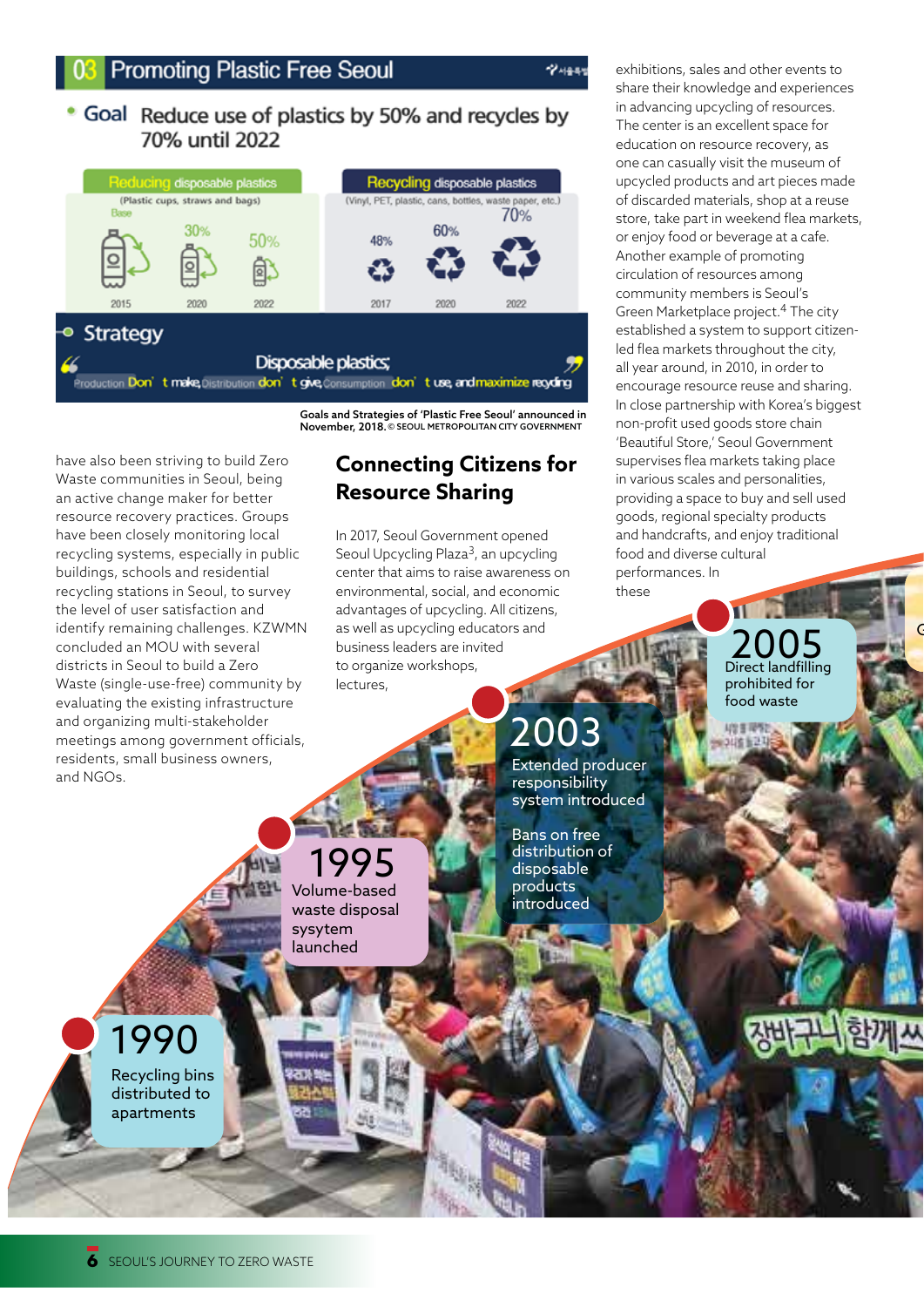markets, naturally, use of any singleuse items such as plastic bags and cups is prohibited.

### **THE WAY FORWARD**

Seoul City has been making a leap forward to become the forefront of Zero Waste, with its commitment to sending zero municipal solid waste to landfills and achieving a recycling rate greater than 66% by 2030. On plastic pollution, the city plans to halve the amount of disposable plastic items used by 2022, while increasing the recycling rate to 70%. Progressive policy initiatives have been jointly developed by environmental groups and local residents, through transparent decisionmaking channels.

Many environmental groups call for more holistic and ambitious approach, however, as Seoul is among the top  $10$  cities<sup>5</sup> that generate most waste in the world, and Korea is the third biggest country when it comes to per capita plastic consumption.6 But what is especially concerning is the city's push for waste incineration in the name of 'waste-to-energy' or 'energy recovery from waste.' Currently, there are four MSW incinerators operating in Seoul, which burn nearly 3,000 tons of waste each day. Processing waste in an incinerator, even in the technologically advanced facilities, results in toxic emissions and by-products such as wastewater and ash, posing significant environmental harm to the community. Far from ideal for a highly dense city like Seoul, it has long been provoking controversy in many communities and facing firm opposition from residents living near the facilities.

With a strong political will, wellestablished infrastructure and institution, Seoul has great potential in achieving waste diversion from incinerators as well as landfills. Seoul Government must scale current resource circulation programs, expand resource recovery facilities, and replicate successful models in more towns in the city, ensuring open and active participation of nongovernmental organizations.

#### **NOTES**

- 1. Volume Based Waste Fee(VBMF) System for Municipal Solid Waste https://www. seoulsolution.kr/en/node/6326
- 2. Minimizing Food Waste: Zero Food Waste, Seoul 2018 https://www. seoulsolution.kr/en/node/3412
- 3. http://www.seoulup.or.kr/eng/index.do
- https://www.seoulsolution. kr/en/node/3416
- 5. https://datacatalog.worldbank.org/ dataset/what-waste-global-database
- 6. http://www.pagder.org/images/files/ euromappreview.pdf